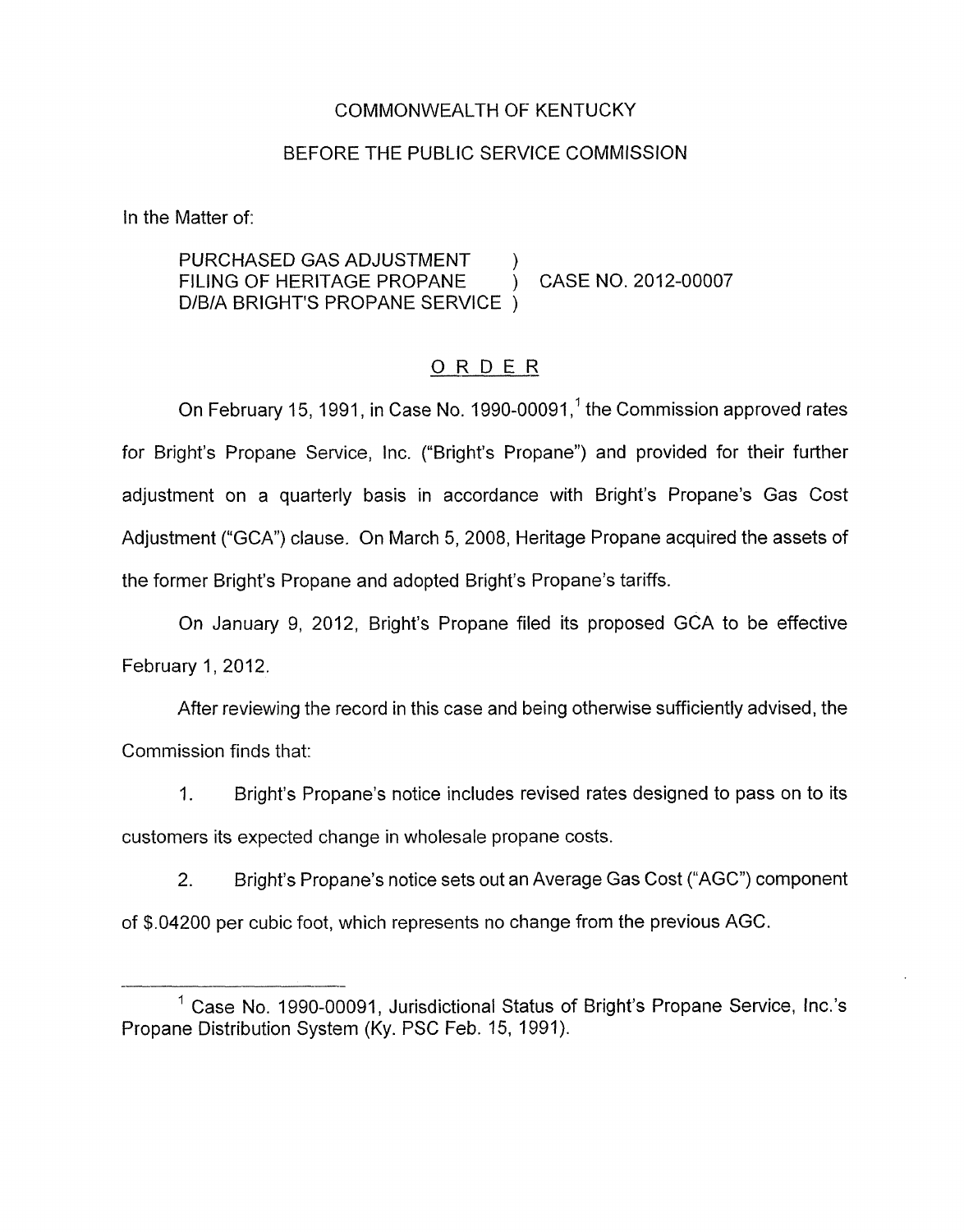**3.** Bright's Propane's notice sets out a total Actual Adjustment ("AA") of \$.00217 per cubic foot, which is a decrease of \$.00003 per cubic foot from the previous total AA of \$.00220 per cubic foot.

4. Bright's Propane's notice sets out \$.015 per cubic foot to recover overhead operating costs as approved in its tariff.

5. Bright's Propane's GCA is \$.05917 per cubic foot, which is a decrease of \$.00003 per cubic foot from the previous rate of \$.05920 per cubic foot.

6. The rates in the Appendix to this Order are fair, just, and reasonable, and should be approved; because the change in rates is a decrease, it should be approved for final meter readings on and after February 1, 2012 despite the lack of 30 days' notice.

IT IS THEREFORE ORDERED that:

1. The rates in the Appendix, attached hereto and incorporated herein, are approved for final meter readings on and after February 1, 2012.

2. Within 20 days from the date of this Order, Bright's Propane shall file its revised tariffs with this Commission setting out the rates approved herein and reflecting that they were approved pursuant to this Order.

By the Commission

ENTERED *\*k 24* **201**  KENTUCKY PUBLIC  $ERVICE COMMISSION$ 

ATTEST:

Aason B. Greenwoll for

Case No. 2012-00007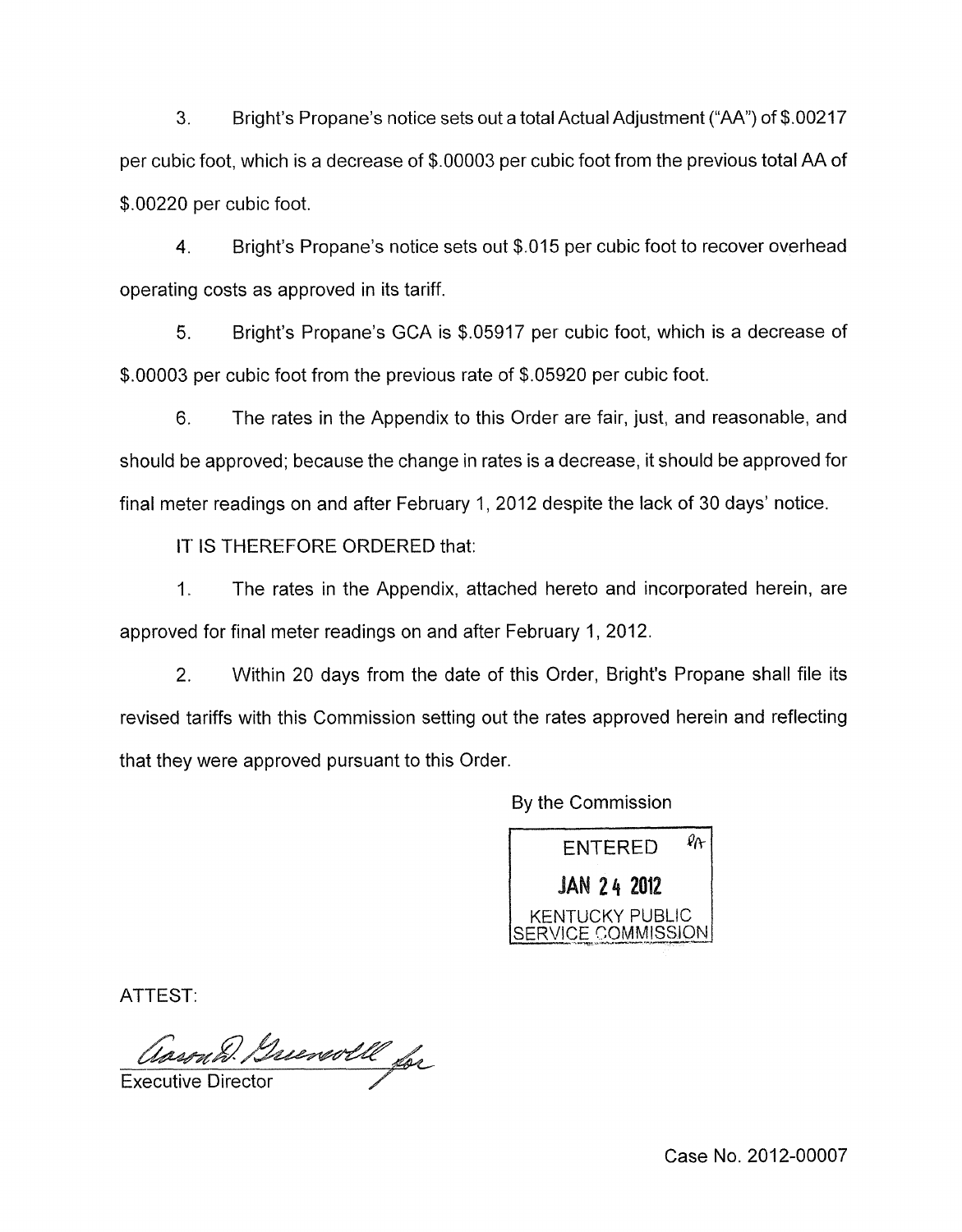# APPENDIX

### APPENDIX TO AN ORDER OF THE KENTUCKY P COMMISSION IN CASE NO. 2012-00007 DATED

The following rates and charges are prescribed for the customers in the area served by Heritage Operating L/P D/B/A Bright's Propane Service, Inc. All other rates and charges not specifically mentioned herein shall remain the same as those in effect under authority of the Commission prior to the effective date of this Order.

RATES: Monthly

| All Propane                                    | $$.05917$ per cubic foot |
|------------------------------------------------|--------------------------|
| Minimum Bill<br>(First 400 Cubic feet or less) | \$23.67                  |